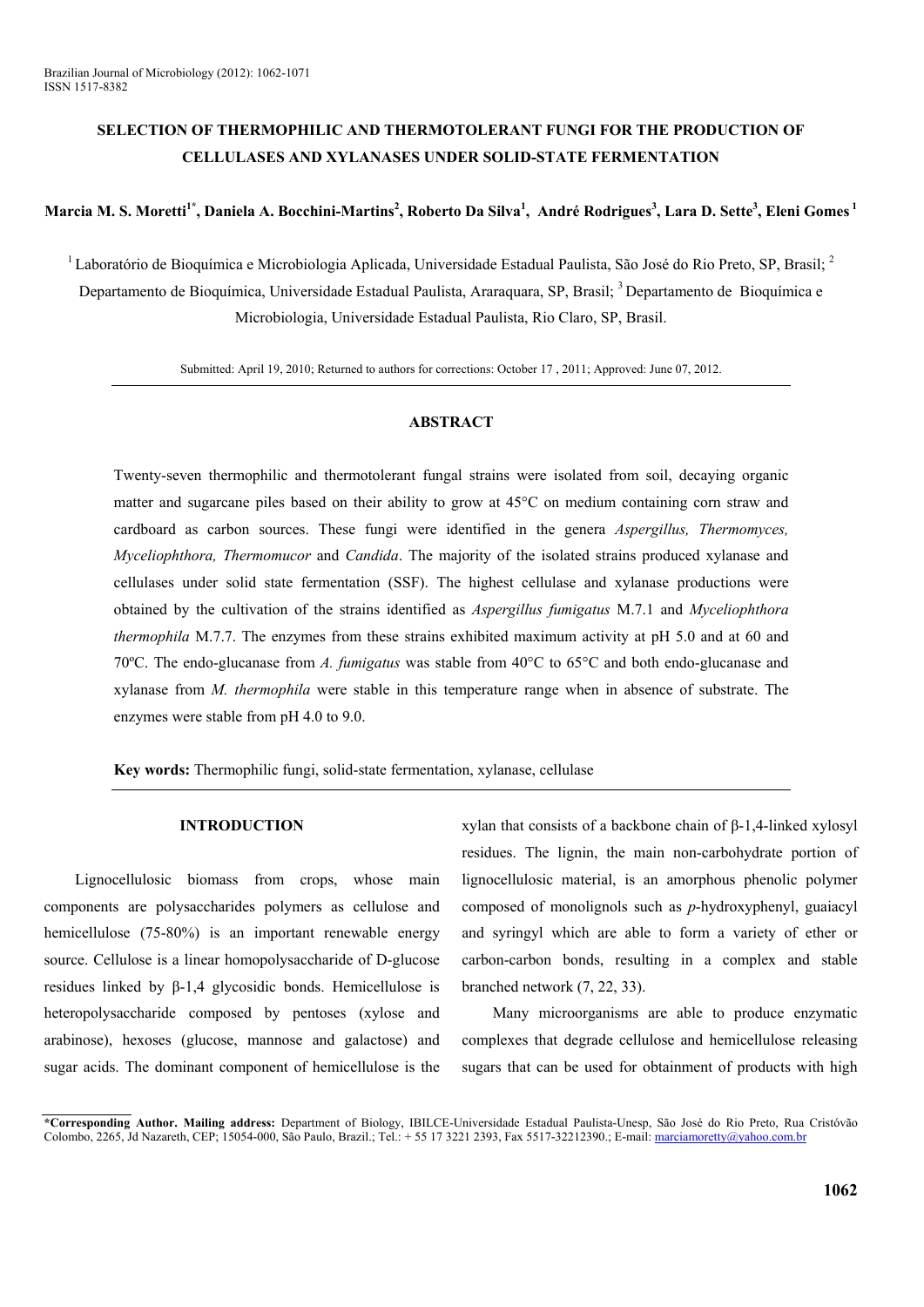economical value such as bioethanol (1). However, the costs of enzymes production is the major limitation to the application of this technology on industrial scale (12, 23, 28). Therefore, the main challenges to be overcome are the search for microorganisms with high potential to produce fibrolytic enzymes and the development of a low-cost fermentative process.

The majority of commercial enzymes are obtained from mesophilic microorganisms. Since industrial processes using high temperatures are becoming more and more common, a supply of thermostable enzymes for industrial use is needed. Thermophilic fungi produce enzymes with activity at high temperatures and they usually have a higher thermostability, broad tolerance to pH variation and greater resistance to denaturing agents. One valuable advantage of conducting of hydrolysis lignocellulosic material at elevated temperatures is reducing the risk of contamination by mesophiles microorganisms. Allowing a higher operation temperature decrease in viscosity and an increase in higher mass-transfer rates leading to better substrate solubility (17, 31).

That way we intended to select novel thermophilic fungi strains that produce cellulases and xylanases with potential for biotechnological applications including the saccharification of lignocellulosic material. In this work, we report the isolation and selection of thermophilic fungal strains able to grow under lignocellulosic-suplemented medium as carbon sources, and the use of selected isolates *A. fumigatus* M.7.1 and *M. thermophila* M.7.7 for cellulase and xylanase production by SSF using crops and agro-industrial wastes as carbon sources and some properties of enzymes were reported.

## **MATERIALS AND METHODS**

#### **Isolation, identification and maintenance of fungi**

The thermophilic and thermotolerant fungal strains were isolated from soil, decaying organic matter and sugarcane piles in the north-west of São Paulo State (São José do Rio Preto

(49º 22' 45" W – 20º 49' 11 S), Fernandópolis (50º 14' 46" W – 20º 17' 03" S), Santa Rita D' Oeste (50º 49' 54" W – 20º 08' 42" S), Olímpia (48° 54' 53" W – 20° 44' 15" S) and Jales (50° 32' 45" W – 20° 16' 08" S), Brazil. Samples  $(0.5 \text{ g})$  were collected and homogenized in a sterile medium containing  $(g<sub>L</sub>-1)$ : corn straw, 5.0; cardboard, 5.0;  $(NH<sub>4</sub>)<sub>2</sub>SO<sub>4</sub>$  1.4;  $K_2HPO_4$  2.0; CaCl<sub>2</sub> 0.3; peptone, 2.0; yeast extract, 2.0; glucose, 1.0; urea, 0.3;  $MgSO_4$  7H<sub>2</sub>O, 0.2 and 10.0 mL of nutrient solution. The nutrient solution was composed of (mg/L): FeSO<sub>4</sub> 7H<sub>2</sub>O, 5.0; MnSO<sub>4</sub>.H<sub>2</sub>O, 1.6; ZnSO<sub>4</sub> 7H<sub>2</sub>O, 1.4;  $CoCl<sub>2</sub>$  2.0, at pH 5.0. The inoculated medium was incubated at 45 °C for 48 h and then an aliquot of liquid medium was streaked on agar plates containing the same medium plus chloramphenicol and ampicillin (0.2 g/L each one) and agar  $(25.0 \text{ g/L})$  and incubated at 45 °C for 24 to 72 h. All morphologically-contrasting colonies were isolated by repeated streaking. Pure cultures were sub-cultured on slants of the same medium for subsequent identification and enzymatic studies.

The fungal strains selected as the best producers of xylanase and cellulase were identified by conventional and molecular approaches. Morphological identification was carried out by examining the colony characteristics on a stereoscope (Leica MZ6, Wetzlar, Germany). Wet mounts stained with lactophenol and cotton blue were prepared to examine the morphology of microscopic reproductive structures under a light microscope (Leica DM LS, Wetzlar, Germany) (3). Molecular identification was performed by sequencing the ITS1-5.8S-ITS2 rDNA region and results were queried at the NCBI-GenBank database. Particularly for strain M7.7, phylogenetic analyses were carried out as described in Sette *et al*. (24).

The stock cultures were maintained in Sabouraud slant agar, under water and mineral oil, at room-temperature  $(25 \pm 1)$  $2^{\circ}$ C).

#### **Enzyme production by solid-state fermentation (SSF)**

All the isolated species were cultivated under SSF using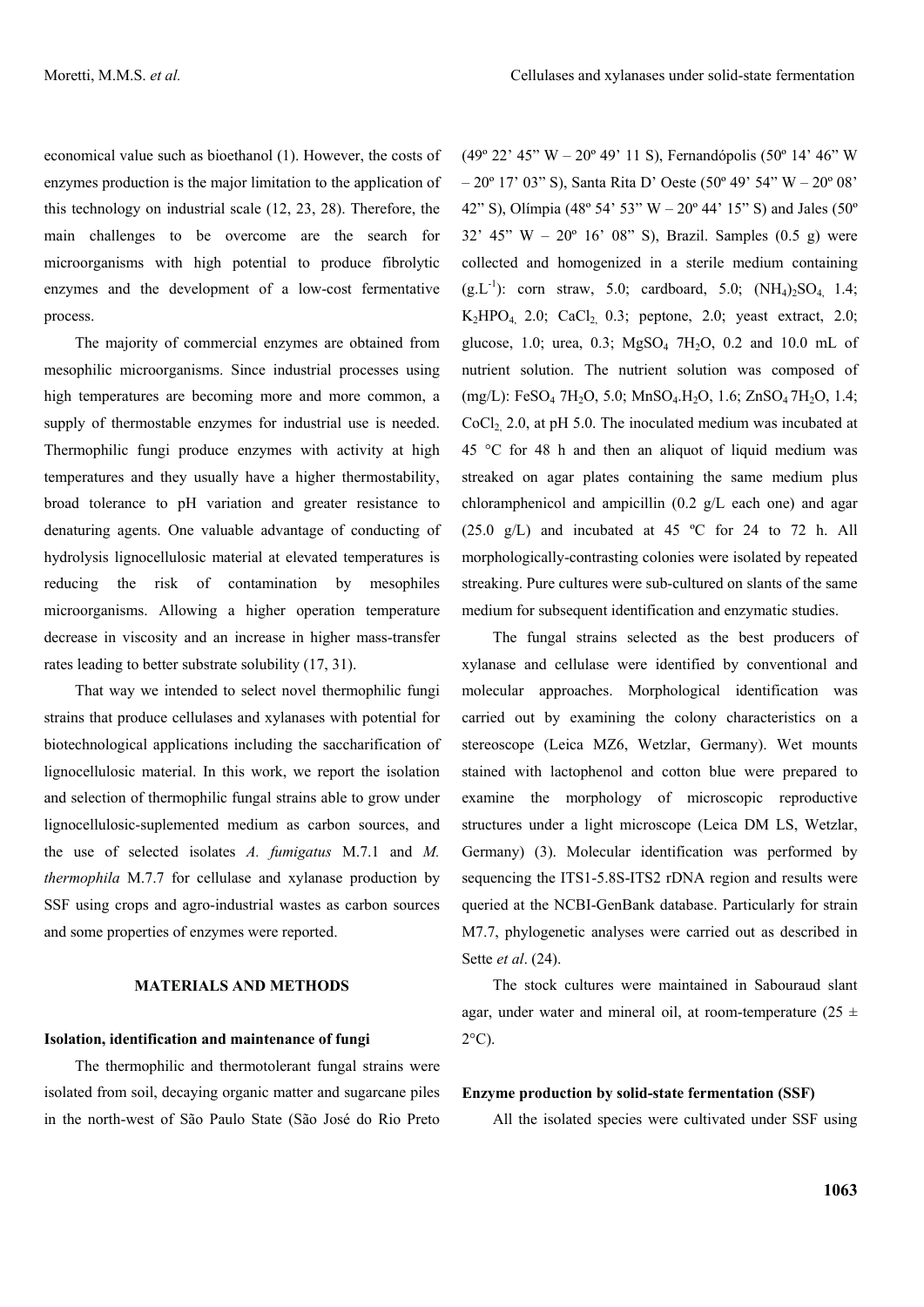as carbon source a mixture  $(5.0 \text{ g})$   $(1.1 \text{ w/w})$  of wheat bran and sugar cane bagasse. The wheat bran used was bought from local retailer and was washed, ground, oven dried (60 °C for 24h) and sieved (Tyler mesh  $10 - 12$ ) to particles of diameter 1.4 mm. The sugar cane bagasse was obtained from a Brazilian ethanol industrial plants (Usina Cerradinho, Catanduva-SP) and was also washed, oven dried  $(60 °C)$  for 24h) and sieved. The particles with 2.0 mm were used. The solid substrate was placed in polypropylene bags (12 x 20 cm) and sterilized at 120 °C for 40 min. Conidia or mycelial biomass of cultures with 3 days growth were suspended in a sterile nutrient solution composed of  $(g L^{-1})$ :  $(NH_4)_2SO_4$  3.5;  $KH_2PO_4$  3.0;  $MgSO_4$ 7H<sub>2</sub>O, 0.5; CaCl<sub>2</sub>, 0.5 and Tween 80 (1.0 % v/v) and a volume equivalent to  $10^7$  spores or 5g equivalent of dry mycelial biomass per gram of substrate was used as inoculum and more 20 mL of the same nutrient solution were added to the substrate.

The fermentation was carried out at 45 °C for 14 days. After 24 h, one bag was taken and the fermented material was mixed with distilled water (20 mL per gram of fermented material), stirred for 30 min, filtered and centrifuged at 10000 x *g*, at 10 °C. The other samples were taken each 48h. The supernatant was used as a crude enzyme solution.

The fungi that presented the higher enzymes productions were then cultivated by SSF using different mixtures of lignocellulosic material (w/w): sugarcane bagasse and wheat bran (9:1), banana tree leaves and wheat bran (9:1), rice husk and wheat bran (9:1), rice husk and barley bran (9:1), corn straw and wheat bran (9:1), corn straw and barley bran (9:1), wheat bran and sugarcane bagasse (8:2), and wheat bran. The material was washed in tap water to remove impurity and until absence of detectable reducing sugars, dried at 65 ºC, ground and sieved to select particles of 1.0 to 3.0 mm. The fermentation procedures were identical to those described above but the sample were taken each 48h.

#### **Enzyme activity measurements**

Endo-glucanase and xylanase activities were assayed in a

reaction mixtures containing 0.1 mL of crude enzyme and 0.9 mL of sodium acetate buffer solution at 0.1 M, pH 5.0 containing carboxy methyl cellulose (CMC) or xylan (birchwood) (5.0  $g/L$ ) which were incubated at 60 °C for 10 min. The quantification of released reducing sugar (expressed as glucose or xylose) was carried out by the DNS (3,5 dinitrosalicylic acid) method (19), using a glucose and xylose standard curves. Cellulase activity on filter paper (FPase) was determined using a piece of paper Whatman nº 1 (1.0 cm x 6.0 cm) dipped in 1.0 mL acetate buffer 0.05 M, pH 5.0 and 0.5 mL of crude enzyme solution The reaction was carried out at 60  $\degree$ C for 60 min and stopped with 3.0 mL of DNS according to Ghose, T.K. (1987). One unit of enzyme activity (U) was defined as the amount of enzyme required to release one  $\mu$ mol of reducing sugar per minute under assay conditions.

The β-glucosidase activity was determined according to Leite *et al.* (13) in reaction mixture composed of 50 µL of crude enzyme by solution, 250 µL of sodium acetate buffer (0.1 M; pH 5.0) and 250 µL of 4-nitrophenyl-β-Dglucopyranoside (4 mM), (PNPG, Sigma) incubated at 60  $^{\circ}$ C, for 10 min. The reaction was stopped by the addition of 2.0 mL of  $\text{Na}_2\text{CO}_3$  (2 M). One unit of enzyme activity (U) was defined as the amount of enzyme required to release one umol of *p*nitrophenol per minute in the assay conditions.

#### **Enzymes properties**

The effect of pH on the enzyme activities was investigated by incubating the reaction mixture at  $60^{\circ}$ C for 10 min, using solutions containing 5.0 g  $L^{-1}$  of CMC or xylan in several buffers at 0.1 M: sodium acetate (pH 3.5-5.0), MES (pH 5.5- 6.5), HEPES (pH 7.0-8.0), glycine-NaOH (pH 8.5-10.5). Optimum temperature was determined by incubating the reaction mixture at temperatures ranging from 30  $^{\circ}$ C to 80  $^{\circ}$ C, at the optimum pH.

The thermal stability was investigated by measuring the enzyme activity after keeping the aqueous enzyme solution for 1 h, at temperatures between 35 ºC and 80 °C in absence of substrate. Remaining enzyme activity was determined at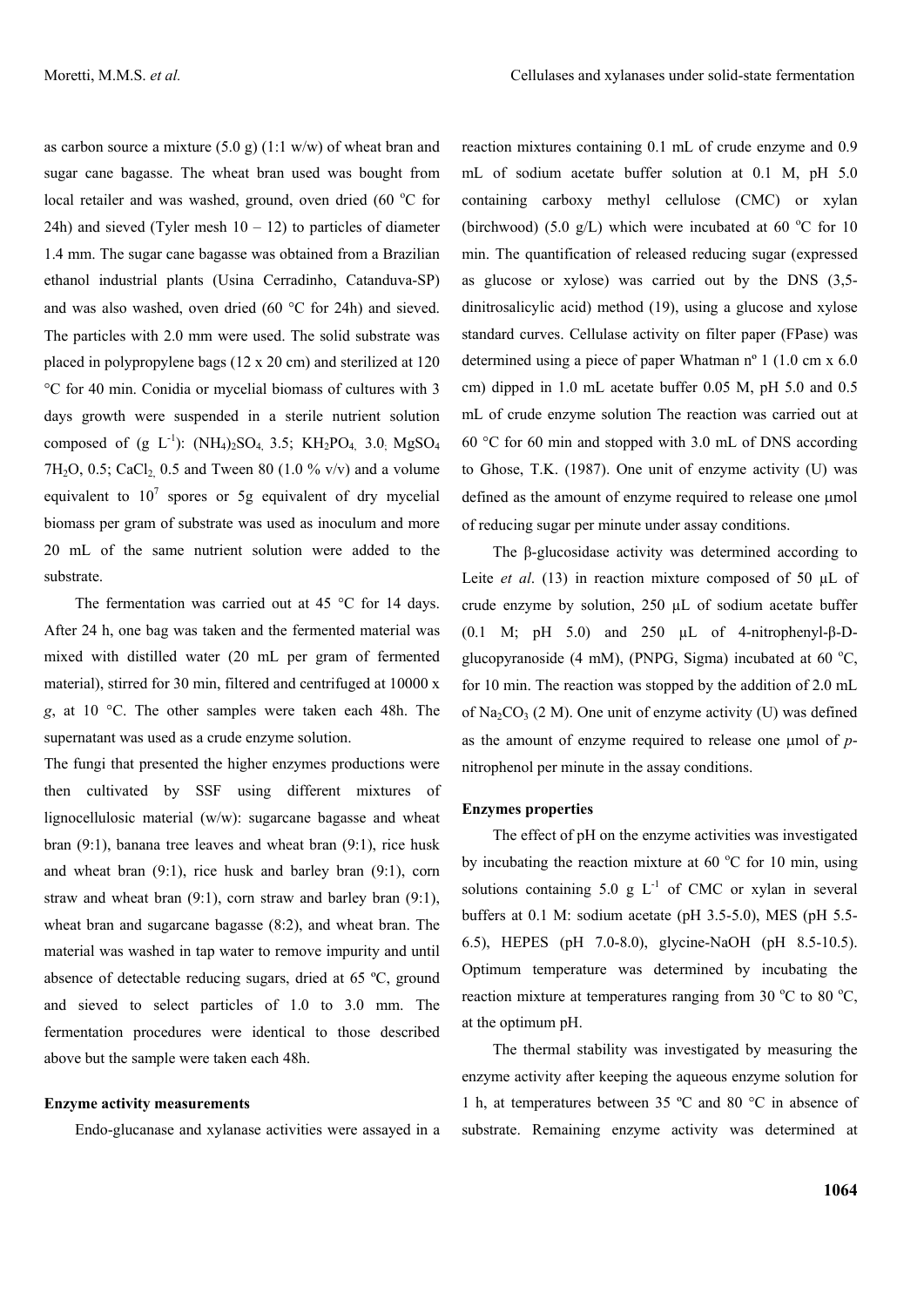optimum pH and temperature.

The pH stability of the crude enzyme was evaluated by mixing the enzyme solution and the buffers quoted above to give final proportion of 1:1  $(v/v)$ . These solutions were incubated at 25 ºC for 24 h. An aliquot was taken to determine the remaining enzymatic activity at the optimum pH and temperature.

## **RESULTS AND DISCUSSION**

### **Isolation of thermophilic and thermotolerant fungi**

From 73 collected samples, a total of 26 filamentous fungi and only one yeast were isolated. This number of thermophilic fungi isolated is in accordance with those cited by Martin *et al.* (16), who isolated thermophilic pectinolytic fungi from a pile of compost. Both results corroborate those obtained by Maheshwari *et al.* (14) that reported that few thermophilic fungi species have been described being around 30 of the 75,000 fungi already described. The increasing in temperature during the decomposition of the lignocellulosic material by microorganisms provide the succession from mesophilic, to thermotolerant and thermophilic microorganisms and a number of thermophilic cellulolytic and hemicellulolytic fungi specimens could be found . In relation to genus detected, the prevalence of *Aspergillus* in the samples (Table 1) is consistent with the reports of Wareing (32), Ghatora *et al*. (5) and Martin *et al*. (16) and it is possible that these results are due to the technical approach used, once representatives of this genus are fast growing and easily obtained from many substrates. Culture methods alone have not showed to be sufficient to measure the quantitative and qualitative microbial community in function of its complexity and of the medium and culture conditions standardization (29). Maybe the association between culture and culture-independent methods could improve the detection of the microbial cellulolytic and hemicellulolytic community associated in degradation of plant biomass.

**Table 1.** Maximum production of xylanase and cellulase (FPase) by thermophilic fungal strains in SSF using sugarcane bagasse and wheat bran as substrate  $(1:1 \text{ w/w})$  throughout the fermentation process.

| <b>Sample</b>           | <b>Strain</b>                    | Maximum enzyme activity obtained (U $g^{-1}$ ) |                |       |                          |
|-------------------------|----------------------------------|------------------------------------------------|----------------|-------|--------------------------|
|                         |                                  | Xvlanase                                       | $t^*(h)$       | FPase | $t^*(h)$                 |
| Manure                  | Aspergillus sp. M.1.3            | 588.0                                          | 96             | 0.2   | 24                       |
| Sugar cane bagasse pile | Aspergillus sp. M.2.8            | 708.0                                          | 96             | 0.4   | 24                       |
|                         | <i>Aspergillus sp. M.2.11</i>    | 374.0                                          | 96             | 0.6   | 288                      |
|                         | Aspergillus fumigatus M.7.1      | 1040.0                                         | 144            | 0.8   | 48                       |
|                         | Aspergillus fumigatus M.7.3      | 1239.0                                         | 192            | 1.0   | 48                       |
|                         | Thermomucor sp. M.7.6            | 15.0                                           | 336            | ND    | $\overline{\phantom{0}}$ |
|                         | Myceliophthora thermophila M.7.7 | 1292.0                                         | 96             | 2.0   | 48                       |
|                         | Aspergillus sp. M.7.8            | 354.0                                          | 96             | 1.8   | 96                       |
|                         | Aspergillus sp. M.7.14           | 602.0                                          | 96             | 0.4   | 24                       |
| Decaying grass          | M.3.4                            | 338.0                                          | 144            | 0.4   | 24                       |
| Silage                  | M.4.7                            | ND                                             | $\blacksquare$ | 0.4   | 288                      |
|                         | M.4.10                           | 674.0                                          | 48             | 0.8   | 288                      |
| Crops wastes            | <i>Aspergillus sp. M.6.1</i>     | 392.0                                          | 144            | 3.2   | 288                      |
|                         | M.6.2                            | 386.0                                          | 96             | 1.4   | 144                      |
|                         | M.6.3                            | 55.0                                           | 96             | 0.4   | 24                       |
|                         | Aspergillus sp. M.6.3.E          | 290.0                                          | 144            | 0.8   | 48                       |
|                         | Candida sp. M.6.3.L              | ND                                             |                | ND    | ٠                        |
|                         | M.6.4                            | ND                                             |                | ND    |                          |
|                         | Aspergillus sp. M.6.5            | 234.0                                          | 48             | 0.6   | 48                       |
|                         | M.6.9                            | 669.0                                          | 144            | 1.0   | 96                       |
|                         | <i>Thermomyces sp. M.6.10</i>    | ND                                             |                | 0.6   | 192                      |
|                         | M.6.11                           | 213.0                                          | 336            | 0.6   | 48                       |
|                         | <i>Thermomyces sp. M.6.12</i>    | 147.0                                          | 96             | 0.6   | 24                       |
|                         | M.6.14                           | 355.0                                          | 240            | 0.2   | 24                       |
|                         | M.8.1                            | 300.0                                          | 192            | 0.4   | 24                       |
|                         | M.8.5                            | 326.0                                          | 96             | 0.4   | 24                       |
|                         | M.8.6                            | 922.0                                          | 144            | 0.8   | 144                      |

\*ND- No Detected

t\*=period of fermentation when was obtained the maximum activity in the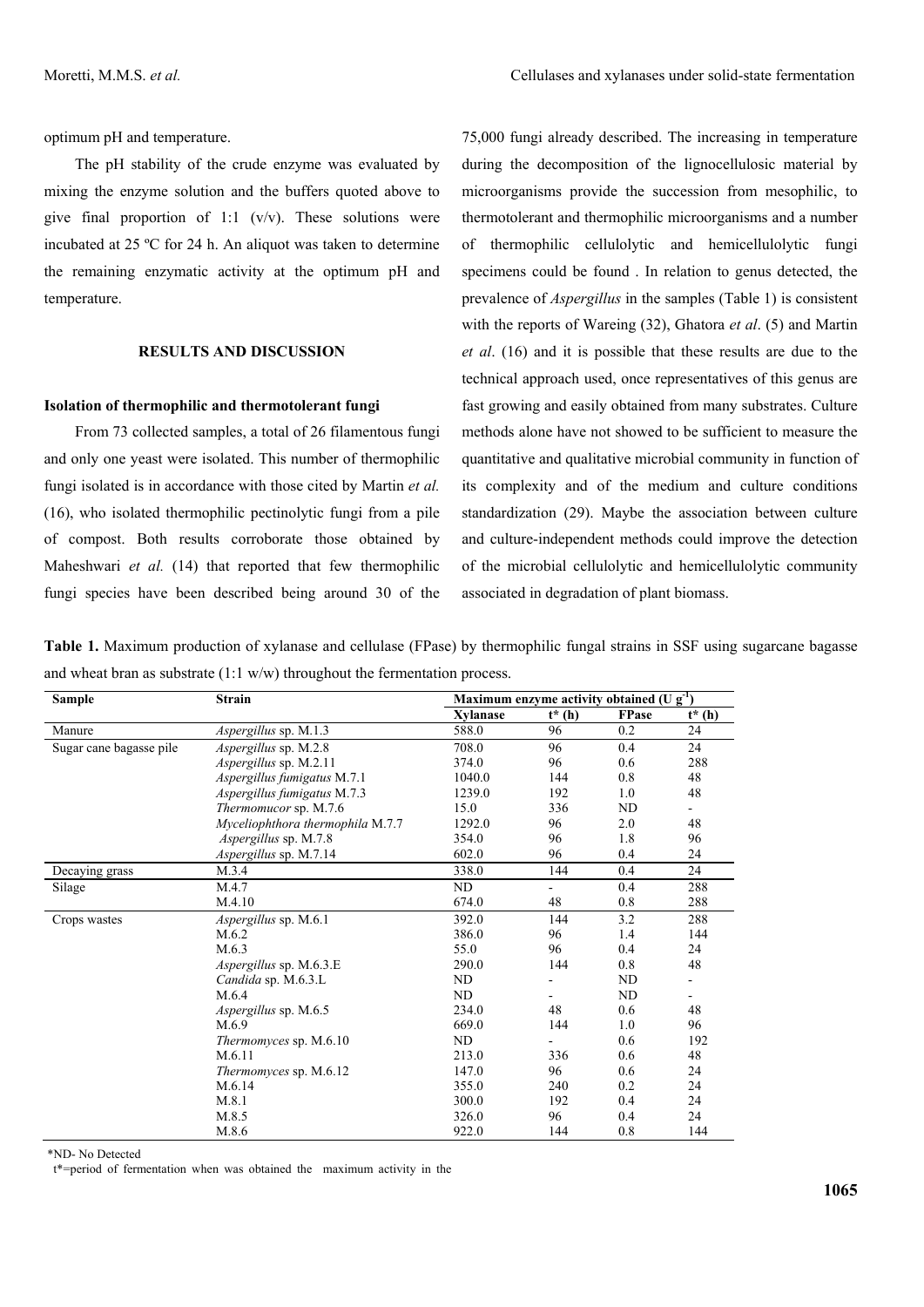# **Production of xylanase and cellulase (FPase) by the isolated fungal strains**

The first evaluation of the isolated fungi ability to produce xylanolytic and cellulolytic enzymes was carried out by SSF using a mixture of sugarcane bagasse and wheat bran (1:1 w/w). Xylanase and FPase productions ranging from 15 to 1292 and from 0.2 to 3.2 U.  $g^{-1}$ , respectively, were observed. The strains M.7.1, M.7.3 and M.7.7 were the best producers of xylanase (1040, 1239 and 1292 U.  $g^{-1}$ , respectively) and the higher FPase activities were observed from the culture of M.6.1, M.6.2, M.7.7 and M.7.8 (3.2, 1.4, 2.0, 1.8) (Table 1). Lower value for FPase activity  $(0.7 \text{ U. } g^{-1})$  was obtained by Badhan *et al.* [4] when cultivating *Myceliophthora* sp. IMI 387099 on mixture of sugarcane bagasse and wheat bran, although higher values (243 U.  $g^{-1}$  and 19.5 U.  $g^{-1}$ ) were obtained by Gao *et al.* (4) and Kang *et al.* (9) in cultures of *A. terreus* and *A. niger* KK2 on wheat bran.

The xylanase activity was comparable to that obtained from *Myceliophthora* sp IMI387099 (900 U. g-1) and *Fusarium oxysporum* (1840 U. g<sup>-1</sup>) (1, 20).

The sugarcane bagasse is composed of, approximately, 15% of lignin, 30-35 % of celullose and 30-35% of hemicellulose, and it is a good substrate to induce the microbial production of cellulolytic and hemicellulolytic complex. Wheat bran has also been an excellent medium for fungal growth and for the production of these enzymes in function of its high nutrient content (13, 18, 23, 25).

The data from Table 1 shows that, although the value of FPase activity was not high, the isolated fungi showed to be good xylanase producer. According to Percival Zhang *et al.* (21) the use of the filter paper method to quantify cellulolytic activity can be subject to several variations that could influence the results. In this way, the endo-glucanase (CMCase) and β-glucosidase activities were determined in subsequent assays.

The strains M.7.1 and M.7.7 were chosen to give continuity to the research since they showed a good potential for FPase and xylanase production. These strains were subjected to taxonomic characterization by morphological and molecular approaches. Analyses of macro and micro-morphological characteristics classified the isolate M.7.7 and M.7.1 in the genus *Myceliophthora* and *Aspergillus*, respectively. Data derived from BLASTn results using the ITS-rDNA region as a molecular marker showed that isolate M.7.7 had 99% sequence identity with *Myceliophthora thermophila* strain ATCC 42464. Phylogenetic analyses using the neighbor-joining algorithm indicated that isolate M.7.7 clustered with strain ATCC 42464 and this grouping was confirmed by 99% of bootstrap support (Figure 5). In addition, BLASTn results indicated that strain M.7.1 showed 100% sequence identity with ITS-rDNA sequences of several different strains of *Aspergillus fumigatus* deposited at NCBI-GenBank database.

Considering the combined methods used for fungi identification, the isolate M.7.1 was identified as *Aspergillus fumigatus* and isolate M.7.7 as *Myceliophthora thermophila*.



**Figure 5.** Neighbor-joining phylogenetic tree inferred from a 464-base pair fragment of ITS-rDNA region of strain M7.7. and close fungal relatives. The Kimura 2-parameters model was used as the nucleotide substitution model. Numbers on branches are bootstrap support values obtained from 1,000 pseudoreplicates. Names of fungi are followed by the voucher accession number (in culture collections) and the NCBI-GenBank accession number in parentheses.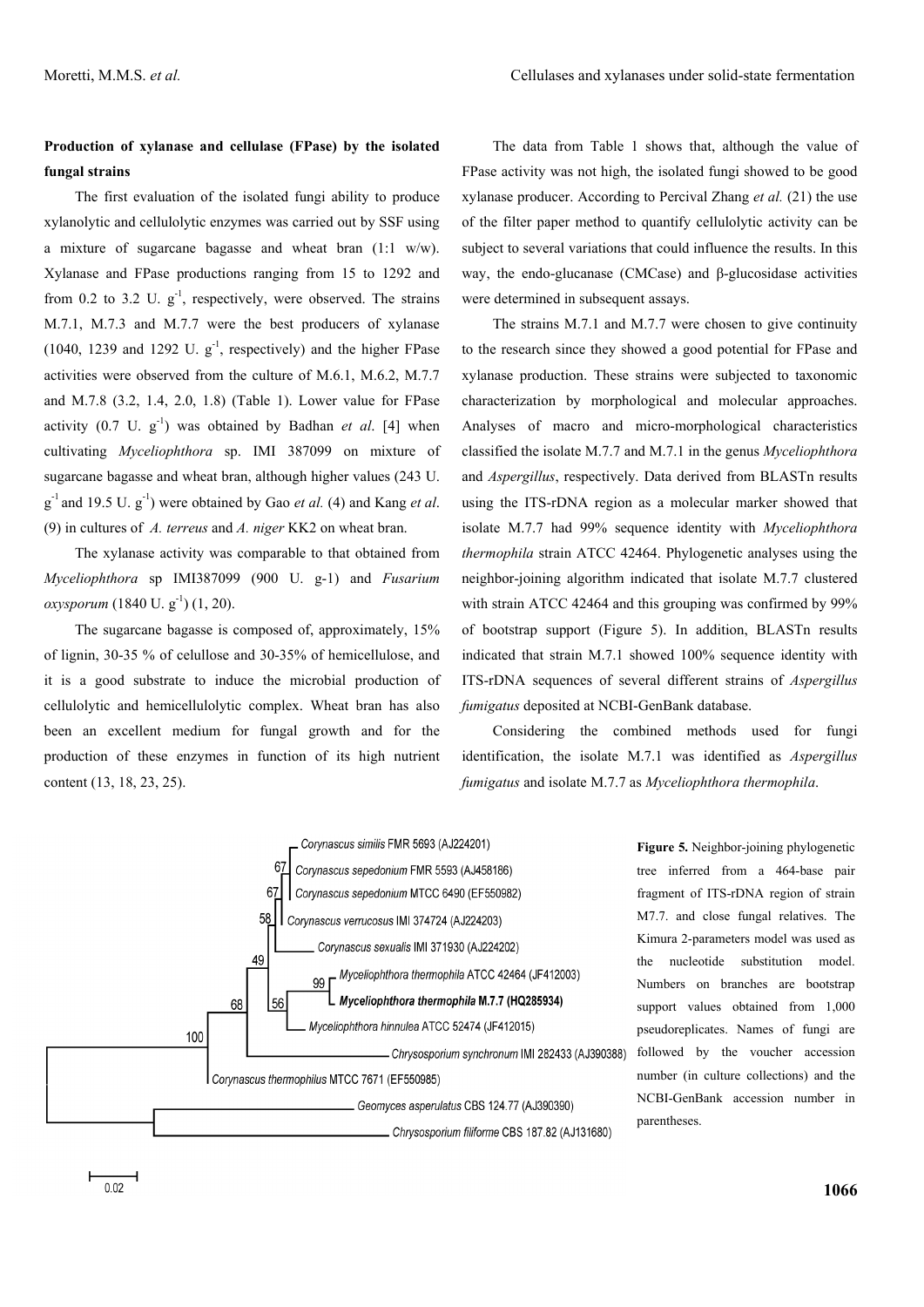**Production of xylanase, endoglucanase (CMCase) and βglucosidase by** *Myceliophthora thermophila* **M.7.7 and**  *Aspergillus fumigatus* **M7.1.** 

*A. fumigatus* M.7.1 and *M. thermophila* M.7.7 were cultivated under SSF using different lignocellulosic materials as substrates. The maximum xylanase (7238 U.  $g^{-1}$ ) and βglucosidase  $(40.4 \text{ U. g}^{-1})$  productions by *A. fumigatus* M.7.1 were obtained by culture on a mixture of corn straw and wheat bran and on wheat bran, respectively (Figure 1A, B, E, F). CMCase production by *A. fumigatus* was similar on mixtures of sugarcane bagasse and wheat bran, corn straw and wheat bran and corn straw and barley bran with values varying from 40 to 47 U. g-1 (Figure1C, D).

*M. thermophila* M.7.7 produced 1044.6 U. g<sup>-1</sup> of xylanase and 54 U.  $g^{-1}$  of CMCase in medium composed of a sugarcane bagasse and wheat bran mixture (Figure 2A, B, C, D) after 192 h of fermentation. Similar to that observed for *A. fumigatus*, the maximum β-glucosidase activity was detected after 336h of fermentation on wheat bran (Figure 2E, F). These data indicate that the kind of enzyme produced depends on the substrate used for both microorganisms which could have different potential of enzyme induction, i.e. the medium containing only wheat bran improved the β-glucosidase production.

The presence of complex carbon sources such as rice straw decreased the production of all enzymes (Figure 1, 2B, D, F). Probably the high silicate content this residue difficult the degradation and access of microorganism to the polysaccharides.

Xylanase, CMCase and β-glucosidase production of both fungi were lower than those reported for some *Thermoascus aurantiacus* strains (6193, 1572 and 101.6 U.  $g^{-1}$ , respectively), since this is a species known as an excellent xylanase and cellulase producer (7, 11). On the other hand, the enzyme production by both *A. fumigatus* M.7.1 and *Myceliophthora* sp M.7.7 are similar to those observed for many fungal species, including other *Thermoascus* strains. For example, the cultivation of *Thermoascus aurantiacus* CBMAI 756 on wheat bran (13) provided a βglucosidase production of 58 U.  $g^{-1}$ , a value close to those reported in the present work. Similar values were also cited by Heidorne *et al*. (8), when cultivating *Ceriporiopsis suvermispora* by SSF on wood chips. The β-glucosidase and CMCase productions cited by these authors were around 53- 43 and 15-31 U.  $g^{-1}$ , respectively.

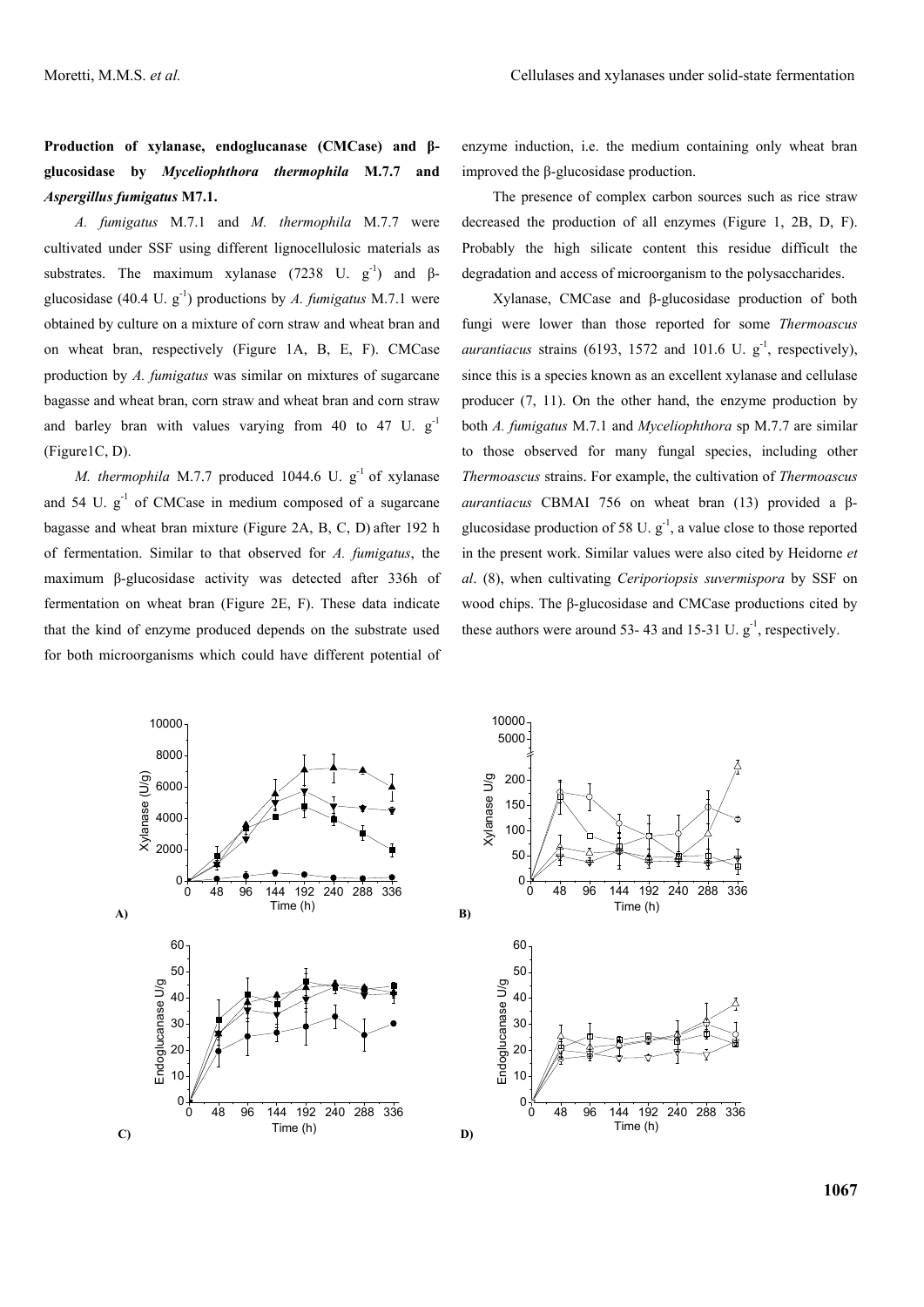

**Figure 1.** Xylanase (A, B), endoglucanase (C,D) and β-glucosidase (E, F) production by *Aspergillus fumigatus* M.7.1 in SSF using different crops and agro-industrial wastes mixtures (9:1 w/w). ( $\blacksquare$ ) sugar cane bagasse and wheat bran; ( $\spadesuit$ ) banana wastes and wheat bran; ( $\spadesuit$ ) corn straw and wheat bran;  $(\nabla)$  corn straw and barley bran;  $(\nabla)$  rice husk and wheat bran;  $(\nabla)$  rice husk and barley bran;  $(\triangle)$  wheat bran and sugar cane bagasse (8: 2 w/w); ( $\nabla$ ) wheat bran.



**1068 Figure 2.** Xylanase (A, B), endoglucanase (C, D) and β-glucosidase (E, F) production by *Myceliophthora* sp. M.7.7 in SSF using different crops and agro-industrial wastes mixtures (9:1 w/w). ( $\blacksquare$ ) sugar cane bagasse and wheat bran; ( $\spadesuit$ ) banana wastes and wheat bran; ( $\spadesuit$ ) corn straw and wheat bran;  $(\blacktriangledown)$  corn straw and barley bran;  $(\square)$  rice husk and wheat bran;  $(\bigcirc)$  rice husk and barley bran;  $(\triangle)$  wheat bran and sugar cane bagasse (8: 2 w/w); ( $\nabla$ ) wheat bran.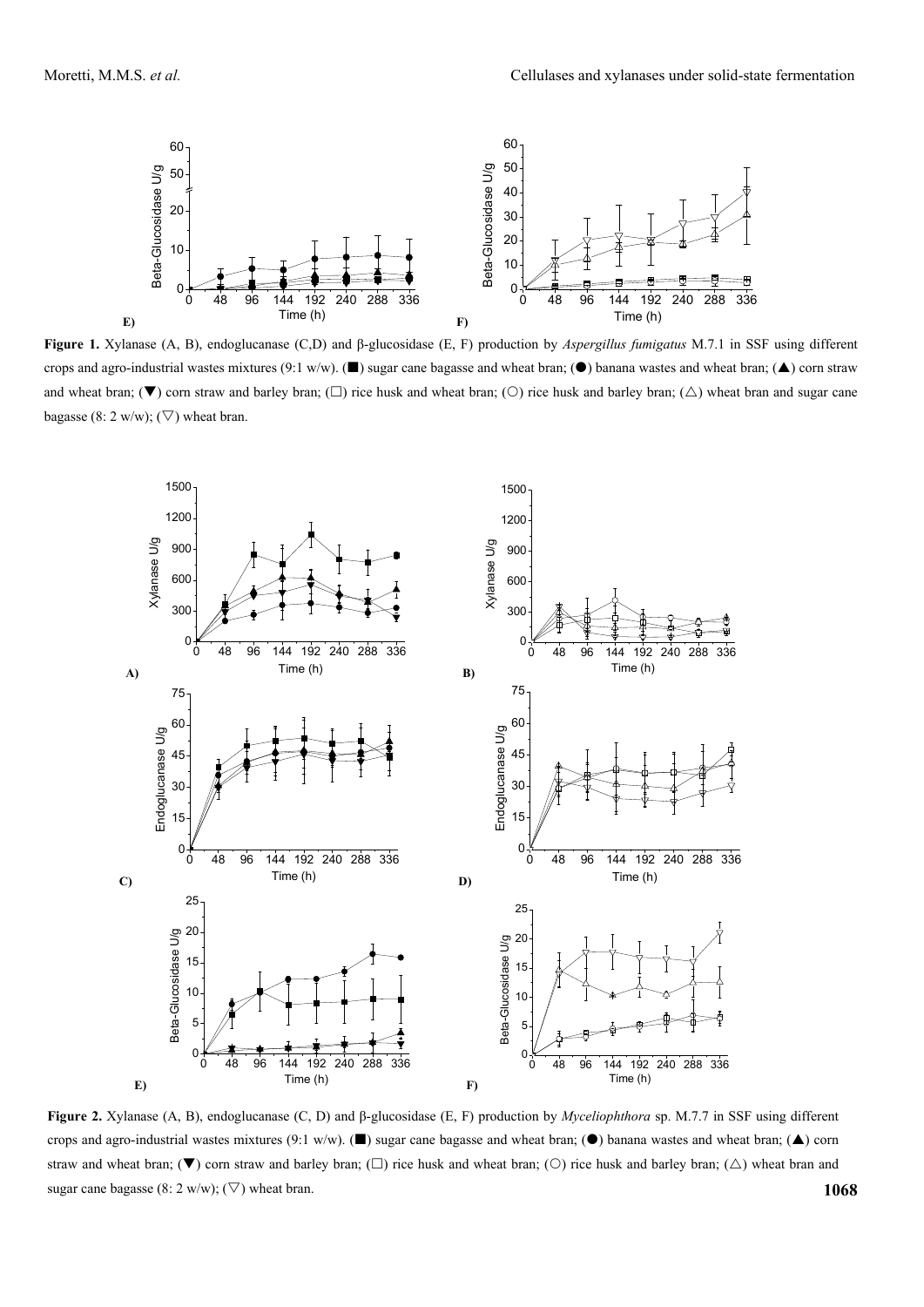#### **Enzymes properties**

The optimum pH for endo-glucanase and xylanase from *A. fumigatus* M.7.1 were 4.5 and 4.5-5.5, respectively (Figure 3A) and 5.0 for both enzymes from *M. thermophila* M.7.7 (Figure 3B). These results were near to related by Silva *et al*. (26). The maximum activities were observed at 60 ºC for xylanase and 70 ºC for CMCase from *A. fumigatus* M.7.1. Xylanase and CMCase from *M. thermophila* M.7.7 exhibited maximum activities at 70 ºC (Figure 3C, D). All enzymes from both fungi were stable in the large pH range (5.0-10.0) (Figure 4A, B). The enzymes showed themselves to be thermostable, maintaining 90% of the initial activity when kept for 1 h at 65 ºC in absence of substrate, except the xylanase from *A. fumigatus* M.7.1 that lost 50% of the activity after 1 h at 55 ºC (Figure 4C, D). The thermostability of both enzymes is higher than that reported for xylanase and endo-glucanase from mesophilic fungi such as *Aspergillus* sp 2M1, *Trichoderma reesei* (2), *Penicillium canescens* CP10, *P. janthinellum* and *Penicilium* sp (30) and was similar to described for thermophilic as *T. aurantiacus* and *Thermomyces lanuginosus*, which were stable up to 60  $\degree$ C (11, 27).

The stability of an enzyme is an important parameter for its application in an industrial process. Enhanced stability and the maintenance of a desired level of activity over a long period are two important points to be considered for the selection and design of enzymes (10).

With this study, we have been able to isolate thermophilic and thermotolerant fungi*.* Furthermore, the strains studied presented potential for enzymes production such as xylanase and cellulase, which can be used in hydrolyses of plant biomass.



**Figure 3.** Effect of pH and temperature on activity of xylanase (■) and Endo-glucanase (●) produced by *Aspergillus fumigatus*  M.7.1 (A, C) and *M. thermophila*. M.7.7.(B, D).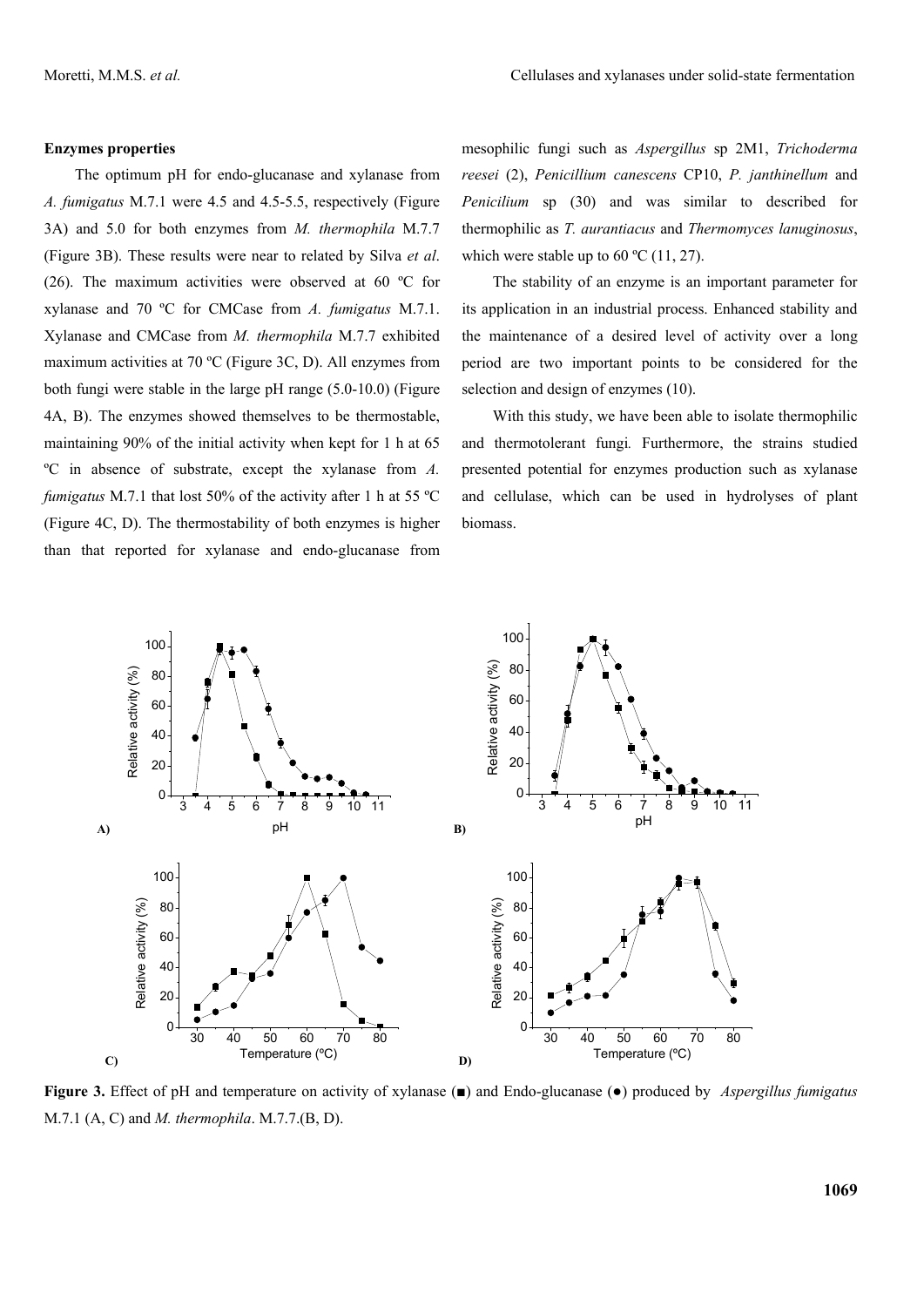

**Figure 4.** Effect of pH and temperature on stability of xylanase (■) and Endo-glucanase (●) produced by *Aspergillus fumigatus*  M.7.1 (A, C) and *M. thermophila* M.7.7.(B, D) when maintained for 1h in absence of substrate.

#### **ACKNOWLEDGEMENTS**

The authors wish to thank the Fundação de Amparo à Pesquisa do Estado de São Paulo (FAPESP) and Conselho Nacional de Pesquisa e Desenvolvimento Tecnológico (CNPq) for financial support.

#### **REFERENCES**

- 1. Badhan, A.K.; Chadha, B.S.; Kaur, J.; Saini, H.S.; Bhat, M.K. (2007). Production of multiple xylanolytic and cellulolytic enzymes by thermophilic fungus *Myceliophthora* sp. IMI 387099*. Bioresour. Technol.* 98, 504-510.
- 2. Castellanos, O.F.; Sinitsyn, A.P.; Vlasenko, E.Y. (1995). Comparative evaluation of hydrolytic efficiency toward microcrystalline cellulose of *Penicillium* and *Trichoderma* cellulases. *Bioresour. Technol*. 52,119- 124.
- 3. Da Silva, M.; Passarini, M.R.Z.; Bonugli, R.C.; Sette, L.D. (2008). Cnidarian-derived filamentous fungi from Brazil: isolation,

characterization and RBBR decolorization screening. *Environ. Technol.*  29, 1331-1339.

- 4. Gao, J.; Weng, H.; Zhu, D.; Yuan, M.; Guan, F.; Xi, Y. (2008). Production and characterization of cellulolytic enzymes from the thermoacidophlilic fungal *Aspergillus terreus* M11 under solid-state cultivation of corn stover. *Bioresour. Technol*. 99, 7623-7629.
- 5. Ghatora, S.K.; Chadha, B.S.; Saini, H.S.; Bhat, M.K.; Faulds, C.B. (2006). Diversity of plant cell wall esterases in thermophilic and thermotolerant fungi. *J. Biotechnol*. 125, 434-445.
- 6. Ghose, T.K. (1987). Measurement of cellulase activities. *Pure Appl. Chem.* 59, 257-268.
- 7. Glazer, A.; Nikaido, H. (1995). Biomass, 327-357. *In* Glazer, A.; Nikaido, H, Microbial Biotechnol: *Fund. Appl. Microbiol.*, ISBN 0- 7167-2608-4, Freeman and Company, USA.
- 8. Heidorne, F.O.; Magalhães, P.O.; Ferraz, A.L.; Milagres, A.M.F. (2006). Characterization of hemicellulases and cellulases produced by *Ceriporiopsis subvermispora* grown on wood under biopulping conditions. *Enz. Microbial Technol.* 38, 436-442.
- 9. Kang, S.W.; Park, Y.S.; Lee, J.S.; Hong, S.I.; Kim, S.W. (2004). Production of cellulases and hemicelulases by *Aspergillus niger* KK2 from lignocellulosic biomass. *Bioresour. Technol*. 91, 153-156.